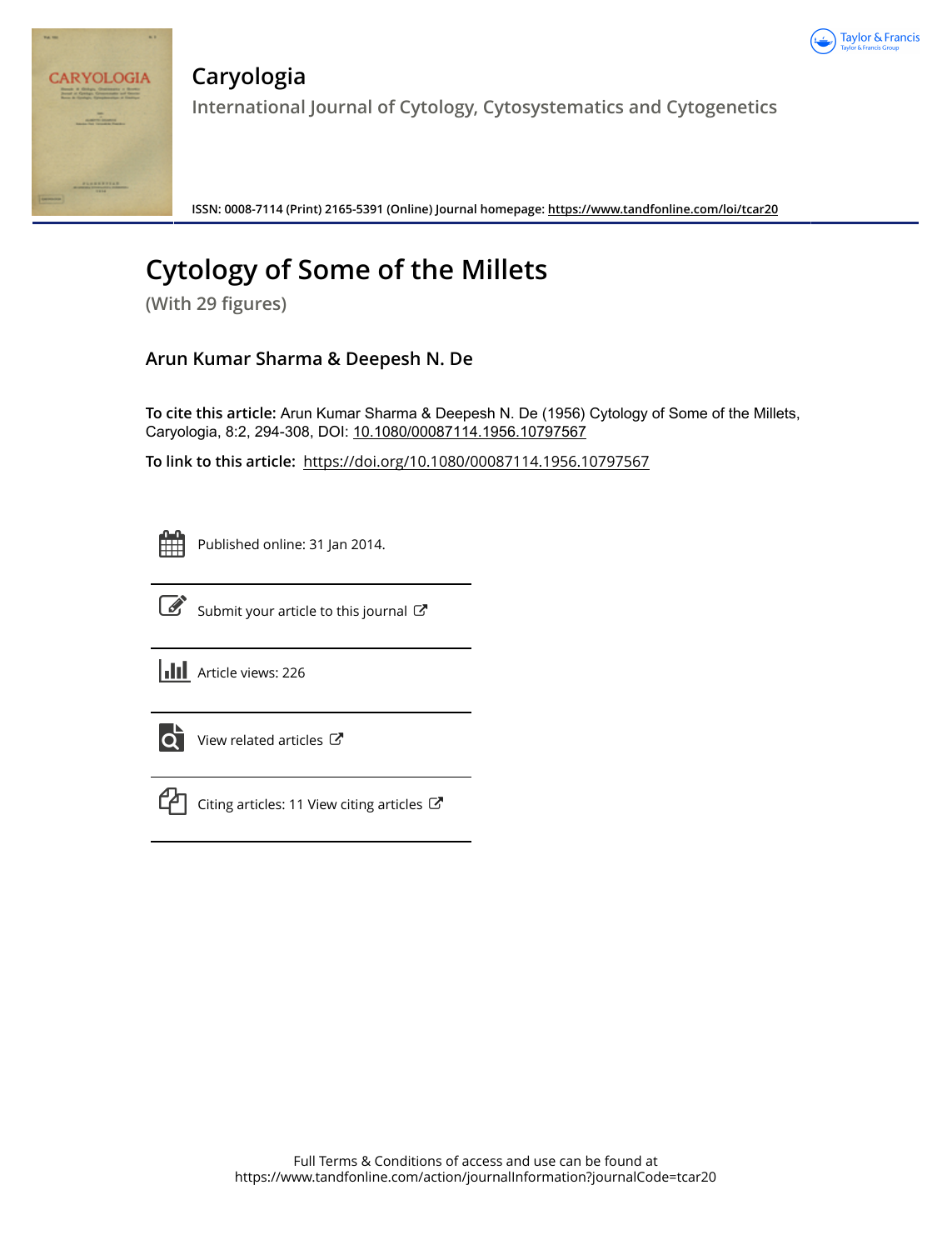## **CYTOLOGY OF SOME OF THE MILLETS**

#### by

# ARUN KUMAR SHARMA and DEEPESH N. DE

Cytogenetics Laboratory, Botany Department, Calcutta University, Calcutta, India (\*)

(With 29 figures)

*Receit:ed: 12th October 1955.* 

#### **CONTENTS**

|           | ٠                                          | $\bullet$ | $\bullet$               | $\ddot{\phantom{1}}$ | $\bullet$      |           |                                               | $\bullet$ |                            |           |                |           |                             | $\bullet$                                     | Pag.                    | 294 |
|-----------|--------------------------------------------|-----------|-------------------------|----------------------|----------------|-----------|-----------------------------------------------|-----------|----------------------------|-----------|----------------|-----------|-----------------------------|-----------------------------------------------|-------------------------|-----|
|           |                                            |           | $\bullet$               | $\cdot$              | $\bullet$      |           | ٠                                             | $\bullet$ | $\bullet$                  | $\bullet$ | $\bullet$      |           | $\sim$                      | $\bullet$                                     | y)                      | 295 |
| ٠         | ٠                                          | $\bullet$ | $\bullet$               | $\bullet$            | $\bullet$      | $\bullet$ | $\bullet$                                     |           | $\bullet$                  | $\sim$    | $\bullet$      | $\bullet$ |                             | $\bullet$                                     | »                       | 296 |
| $\bullet$ |                                            | $\bullet$ | $\cdot$                 | $\bullet$            | $\blacksquare$ | $\sim$    | $\bullet$                                     | ٠         | $\bullet$                  | $\bullet$ | $\blacksquare$ | $\bullet$ |                             | $\sim$                                        | $\mathbf{v}$            | 297 |
| ъ.        | ٠                                          | $\bullet$ | $\bullet$               | $\bullet$            |                |           | $\bullet$                                     | $\bullet$ | $\bullet$                  | $\bullet$ | $\bullet$      | $\bullet$ | $\ddot{\phantom{1}}$        | $\bullet$                                     | $\mathcal{D}$           | 303 |
| $\bullet$ | ٠                                          | $\bullet$ | $\bullet$               | $\cdot$              | ٠              | $\bullet$ | $\sim$ $\sim$                                 | ٠.        | $\rightarrow$              | $\cdot$   | $\bullet$      | $\bullet$ |                             | $\bullet$                                     | D.                      | 307 |
| $\bullet$ | $\bullet$                                  | $\bullet$ | $\bullet$               | $\bullet$            | ٠              |           | $\sim$                                        |           | $\sim$                     | $\bullet$ | $\bullet$      | ٠         |                             | $\bullet$                                     | ≫                       | 308 |
|           | <b>INTRODUCTION</b><br><b>OBSERVATIONS</b> |           | MATERIALS INVESTIGATED. |                      |                | $\sim$    | $\sim$<br><b>Contract</b><br>$\sim$<br>$\sim$ | $\sim$    | $\sim$ 100 $\mu$<br>$\sim$ | $\sim$    |                |           | $\sim$ $\sim$ $\sim$ $\sim$ | <b>Contract</b><br>$\sim$<br>$\sim$<br>$\sim$ | $\sim 100$ km s $^{-1}$ |     |

#### INTRODUCTION

Millets comprise a heterogenous assemblage of cereals, all being members of the family Gramineae. Their importance cannot be overemphasized in view of their large scale usage as the next to staple food in most of the countries. Several of the genera, which comprise the millets of the Indian subcontinent, include mainly the *Eleusine*, the *Setaria)* the *Pennisetum)* the *Sorghum\_.* the *Hordeum* and the *Triticum.*  Not only most of these are cultivated in different agricultural stations, but at the same time a number of allied species are also found as wilds in nature.

Immense breeding work has been successfully carried out on practically all the members in India. The result has been the production of a number of improved strains and varieties, which have become of high commercial and economic value. Needless to mention that even some of these members have been crossed successfully with other genera (vide

<sup>(\*) 35</sup> Ballygunge Circular Road, Calcutta, 19, India.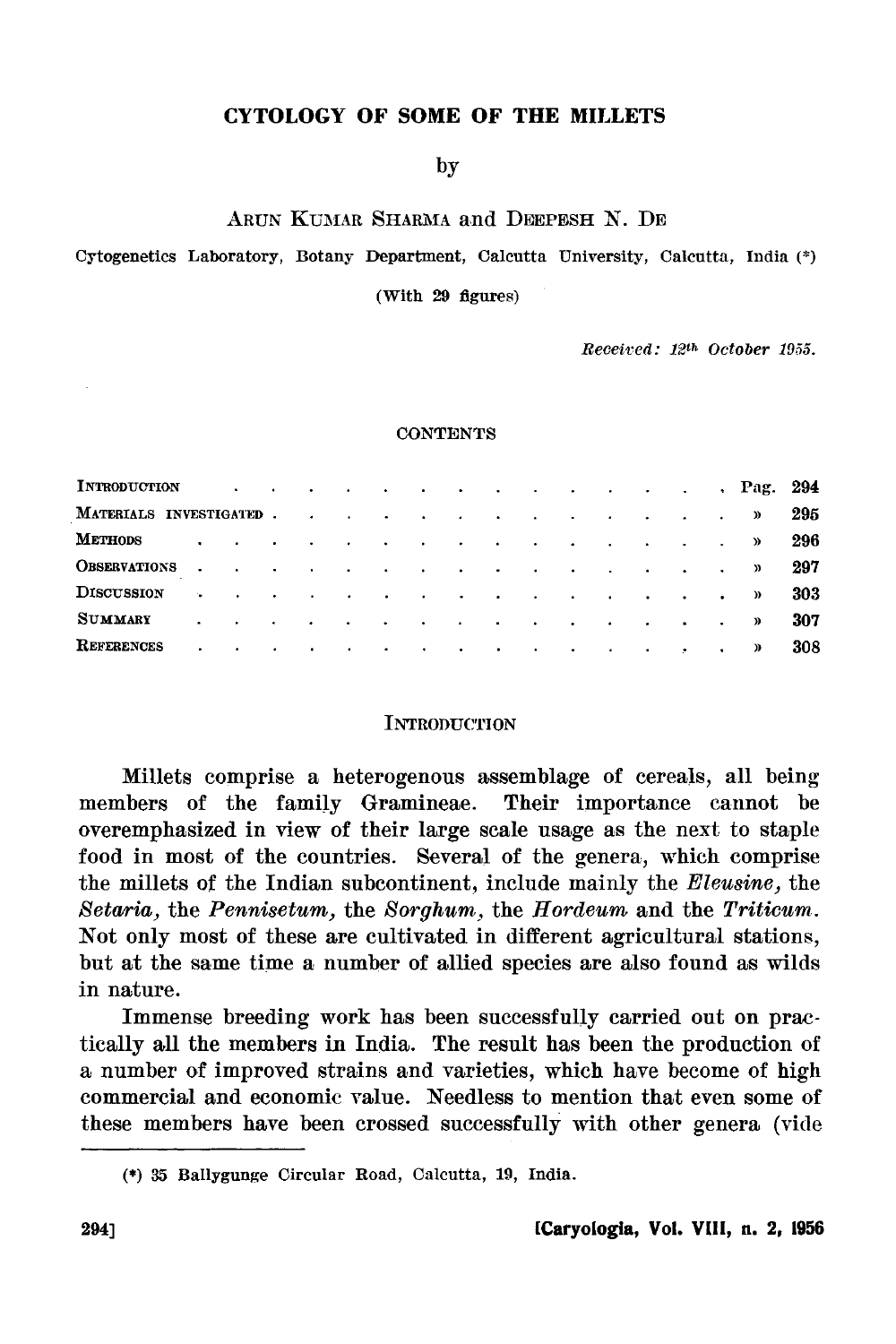HECTOR, 1936). These are the reasons why millets are often cited as best illustrations of the importance of plant breeding work in plant improvement.

In spite of the accumulation of such a tremendous amount of data on the genetics of these members, our knowledge as to their cytology, excepting of *Sorghum* and *Triticum}* done at different centres is quite nebulous. No doubt researches are not absolutely lacking on this aspect and certain amount of results is at present on record, but these are no doubt meagre and just sufficient for undertaking any breeding project. Practically speaking, critical work involving detailed karyotypes of all their members have not yet been attempted.

Importance of karyotype analysis along with the meiotic behaviour is being more and more appreciated in recent years, and a number of problems of taxonomic dispute has been solved through them. They help so much in tracing the affinities that, frankly speaking, all the assumed phylogenetic lines remain imperfect without their help.

It has already been mentioned that a number of wild species of these genera, viz., *Eleusine} Setaria* etc. occurs as wild in Indian plains. It is obvious that these wild forms, taken together with their cultivated relatives, form a very ideal problem for cytogenetical studies. In addition, the possibilities of such studies are further enhanced in the presence of a number of polyploid forms too. The genus *Sorghum* with all its species has recently been investigated in this laboratory and considerable facts of fundamental importance have been recorded. The present investigation with members of *Eleusine} Setaria* and *Pennisetum*  were so undertaken hoping that here too, similar results might be obtained.

#### MATERIALS INVESTIGATED

The present investigation was carried out with several of the millets common in India and a few related species, which occur as wilds, all belonging to the family Gramineae. The following species were worked out:

- 1. *Eleusine indica* Gaertu.
- 2. *Eleusine coracana* Gaertn.
- 3. *Eleusine aegyptiaca* Desf.
- 4. *Setaria italica* Beauv.
- 5. *i'Jetaria verticillata* Beauv.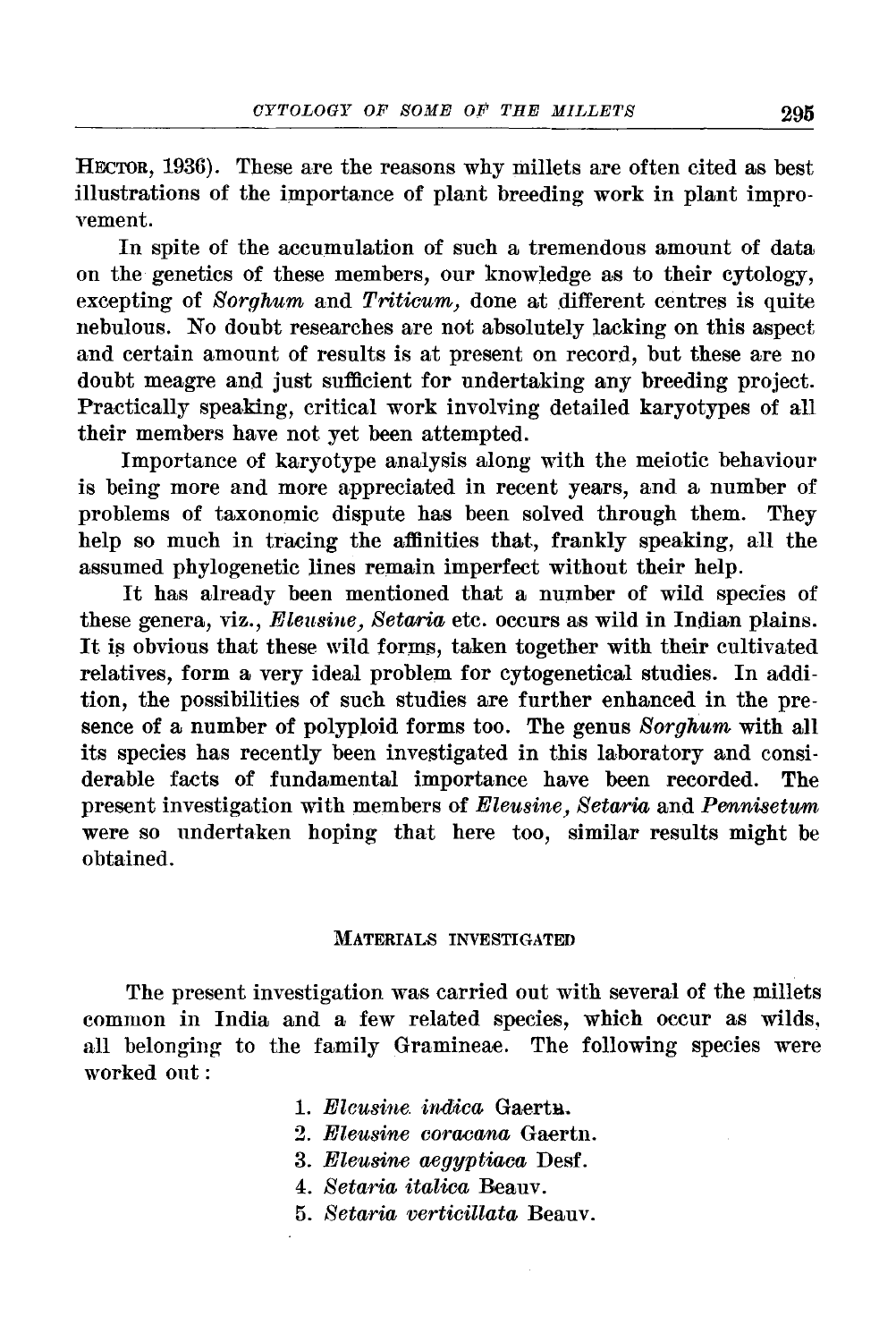6. *Setaria glauca* Hochst.

- 7. *Penwisetum typhoideum* Rich.
- 8. *Pennisetum orientale* Rich.

The species of *Eleusine* aegyptiaca~ *E. indica* and *Setaria glauca.*  grow wild in the College compound, and so the materials could easily be collected. The species of *Eleusine coracana*, *Setaria italica*, *Pennisetum typhoideum* and *P. orientale* were grown in garden from the seeds obtained through the courtesy of Dr. L. S. S. KUMAR, Economic Botanist, Agriculture Dept., Govt. of Bombay. The seeds of *Setaria verticillata* were obtained through the courtesy of Prof. A. CAMARA, Director, Estacio Agronomica Nacional, Sacavem, Portugal.

In general, for somatic divisional stages, root-tips were collected from seeds and germinated in saw dust. In some cases, these were collected from plants growing in the pots. For meiotic studies, the plants were allowed to flower in the experimental plot and anthers collected in due time.

#### **METHODS**

For the study of somatic chromosomes from satisfactory preparations, trials in various fixatives had to be given. Yarious fixatives involving both metallic and non-metallic constituents were used with varying proportions of the constituents.

For species of *Eleusine coracana*, *E. aegyptica*, *Setaria glauca* and *S. italica*, fixation in paradichlorobenzene proved successful. Platinic chloride fixation was found essential in cases of *E. indica) P. orientale*  and *S. verticillata*. In *Pennisetum typhoideum*, chromic-formalin fixative gave best results. After fixing the root-tips in definite proportion of the mixture of platinic chloride or chromic-formalin for overnight, they were washed in water for twenty-four hours and were subsequently embedded in paraffin after passing through alcohol and chloroform grades in the usual way. '

For the somatic divisional stages of certain species, most satisfactory results were obtained by fixing the root-tips in saturated solution of paradichlorobenzene for about three hours in cold. Root-tips were then washed in water and heated in a mixture of 2% orcein and N.HCl in the proportion of  $9:1$  for about four to five seconds. Tips were then smeared in 1% aceto-orcein, applying uniform pressure.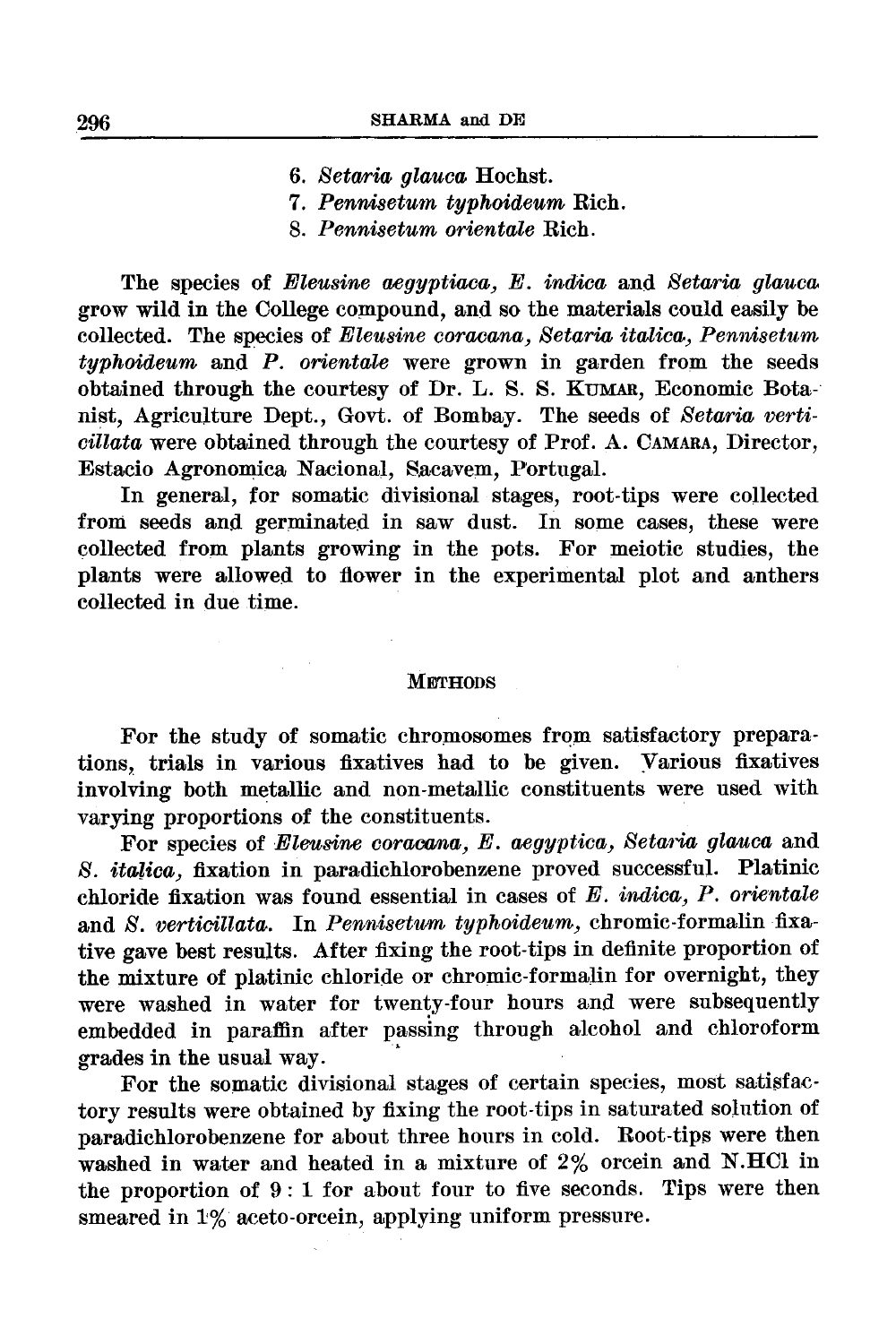For the fixation of flower buds, Belling's Navashin A and Bin equal proportions were found to be most advantageous. The materials were pre-treated with Semmens's Carnoy's fluid (Absolute alcohol : Chloroform : Glacial acetic acid  $:: 3: 1: 1$  for two to three seconds and then washed thoroughly in distilled water before fixation. Trials were also given in Karpachenko's fluid and Flemming's medium fluid.

For root-tips and flower buds, paraffin sections were cut at a thickness of  $14\mu$  and  $16\mu$  respectively. The slides were stained following the usual schedule of Newton's crystal violet-iodine technique.

Thirty seconds iodine-mordant instead \_of forty-five seconds was found to be very effective in case of flower buds. An overnight premordanting in 1% chromic acid proved to be essential in case of root-tips.

The figures were drawn at a table magnification of approximately  $\times$  3600 times using a Leitz Compensating eye-piece  $\times$  20 and an 1.3 apochromatic objective with an aplanatic condenser of 1.4 N.A.

#### **OBSERVATIONS**

All the millets and their related species investigated here reveal a. general uniformity and similarity amongst the related members so far as their chromosome morphology and size are concerned. The species of *Eleusine* and *Setaria* have the chromosome numbers as multiple of nine. The species of *Pennisetum* reveal their basic number as seven.

Detailed morphology of the chromosomes of each species is given below:

#### 1. *Eleusine indica* Gaertn. (2n = 18).

'l'he somatic chromosome number of this species has been found to be  $2n = 18$ . In general, it can be stated that there is no remarkable size difference in the chromosomes (from  $1 \mu$  to  $2.4 \mu$ ). The following morphological observations could be made (figs.  $1, 2$ ):

a) one pair of long chromosomes, each with a submedian primary constriction and a satellite with a long stalk on the longer arm ;

b) one pair of long chromosomes with primary and secondary constrictions, one in median position, and the other at the end of one of the arms;

c) six pairs of medium sized chromosome with median primary constrictions ;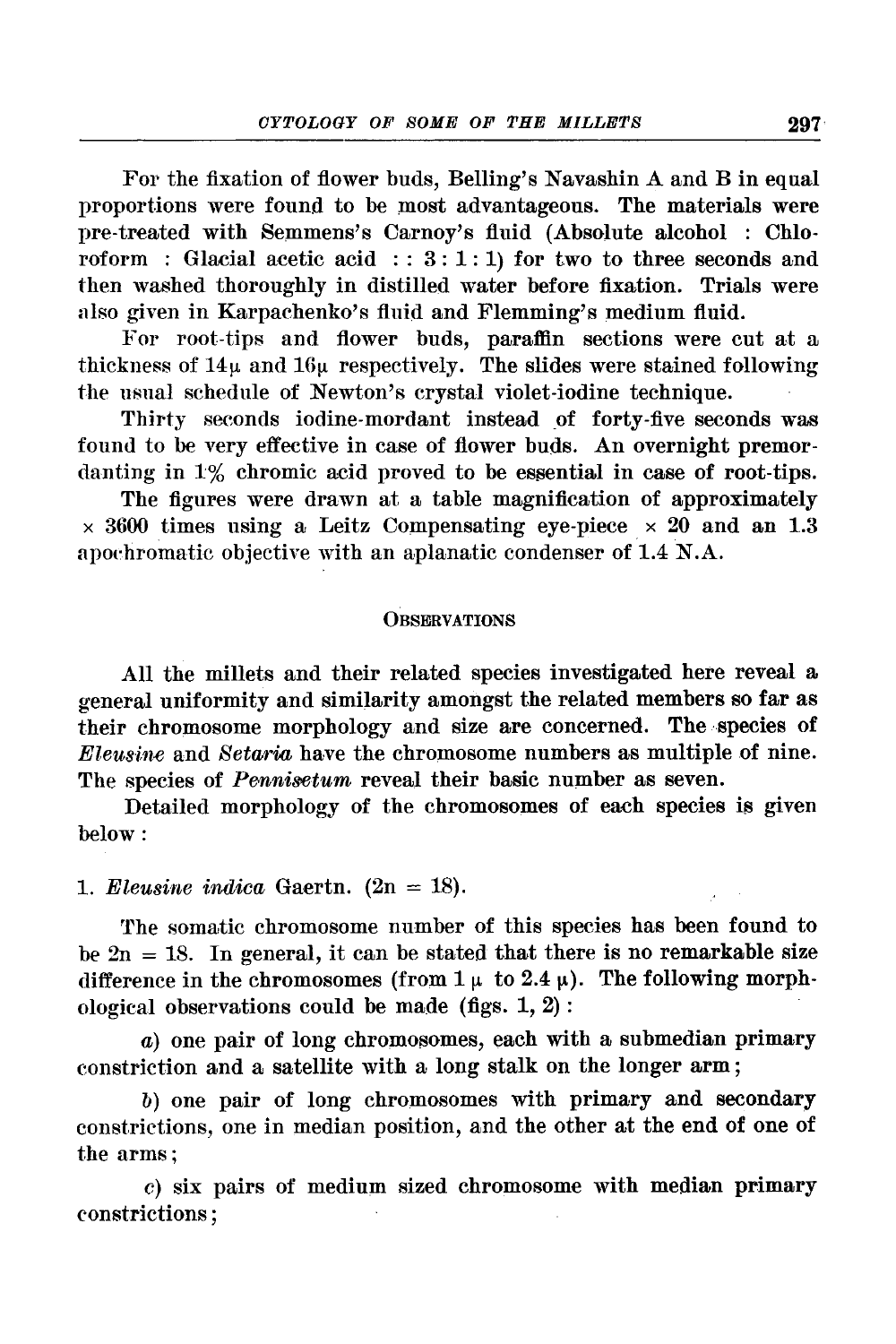d) one pair of short chromosomes with median primary constrictions.

#### 2. Eleusine coracana Gaertn.  $(2n = 36)$ .

The somatic chromosome number has been determined to be  $2n = 36$ . Unlike the former species  $E$ . indica, size differences in the chromosomes are noted (from 1.2  $\mu$  to 2.4  $\mu$ ). Due to size differences in the set, the chromosomes can be divided into three groups (fig. 3) :

- a) four pairs of long chromosomes;
- b) twelve pairs of medium sized chromosome;
- c) two pairs of short chromosome.

The detailed morphology could be worked out as follows (fig. 4) :

a) two pairs of long chromosomes with primary and secondary constrictions, one in median position and the other near the end of one of the arms;

b) two pairs of long chromosomes with submedian primary constrictions and satellites on the shorter arms;

 $c)$  twelve pairs of medium sized chromosome with median primary constrictions ;

d) two pairs of short chromosome with median primary constrictions.

Figs. 1 and 2. - Eleusine indica (2n = 18), somatic metaphase and idiogram respectively.

Figs. 3 and 4. - Eleusine coracana (2n = 36), somatic metaphase and idiogram respectively.

**Figs.** 5-7. - Eleusine aequptica  $(2n = 45)$ , somatic metaphase,  $(2n = 45)$ , somatic metaphase, idiogram and meiotic stages respectively.

Figs. 8 and 9. - Setaria *italica* (2n = 18), somatic metaphase and idiogram.

- Figs. 10 and 11. Setaria verticillata  $(2n = 18)$ , somatic metaphase and idiogram respectively.
- Figs.12-16. Setaria glauca (2n = 36), somatic metaphase, idiogram and meiotic stages respectively.
- Figs. 17-27. Pennisetum typhoideum  $(2n = 14)$ , somatic metaphase, idiogram and meiotic stages respectively.
- Figs. 28 and 29. Pennisetum orientale  $(2n = 35)$ , somatic metaphase and idiogram.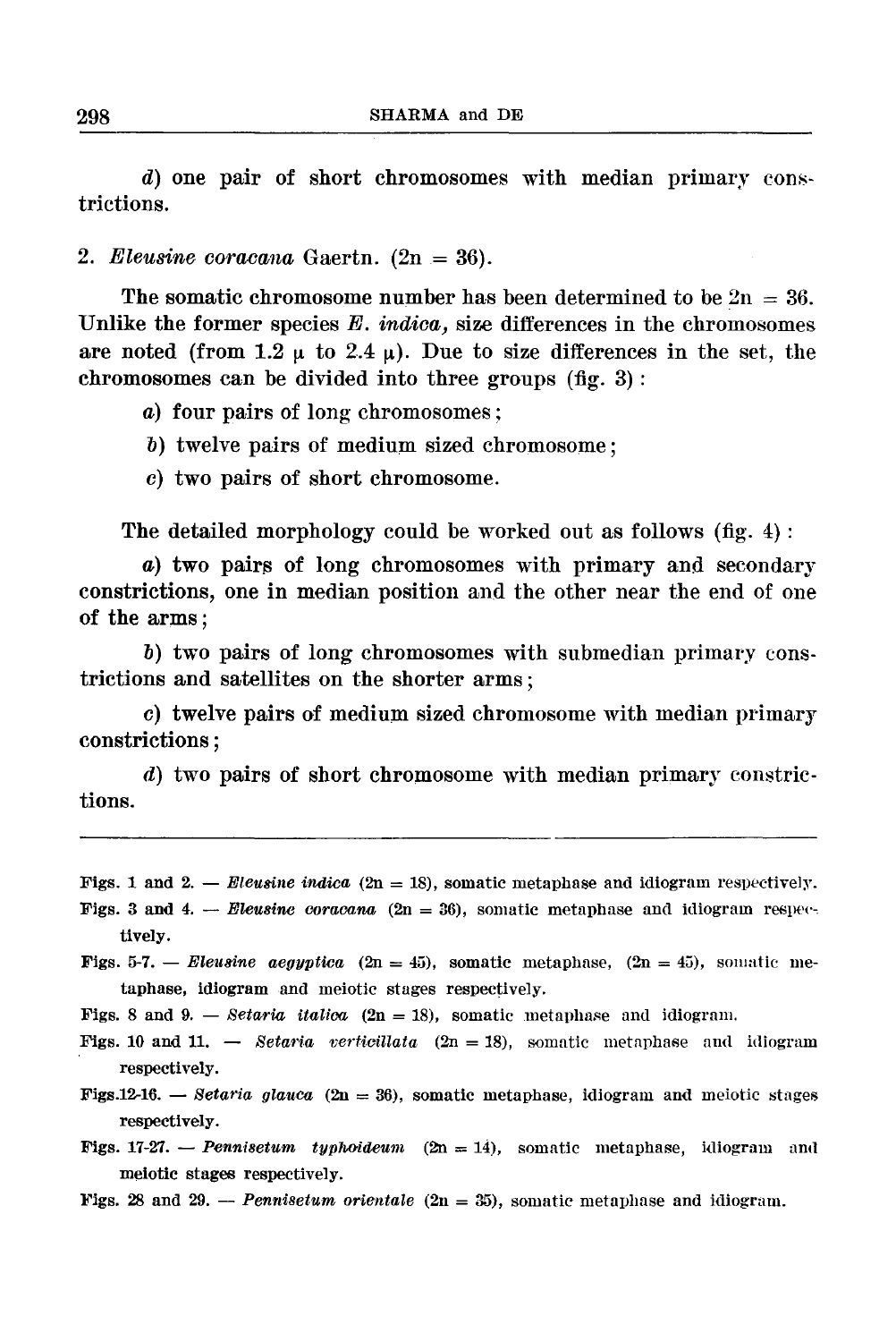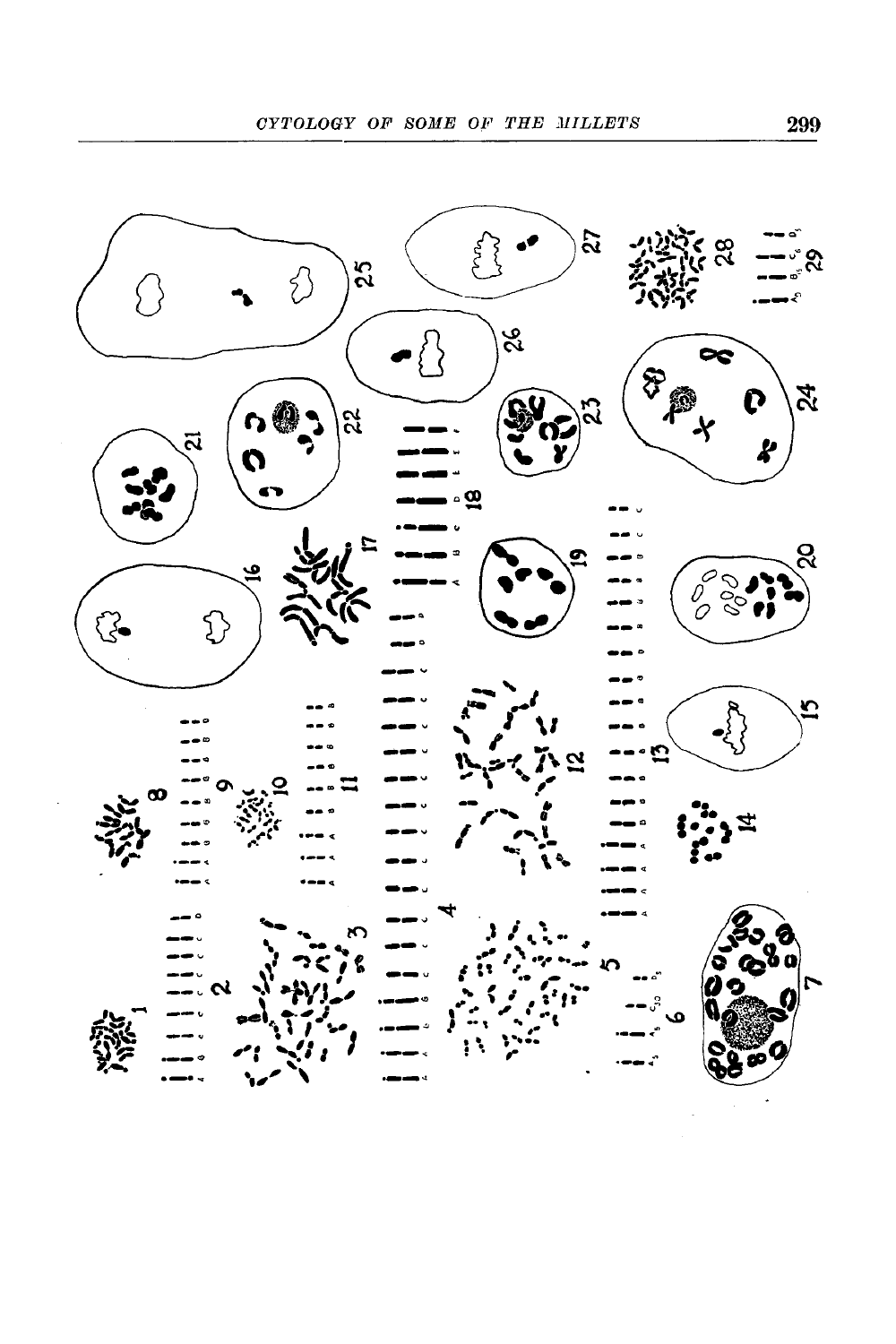3. *Eleusine aegyptiaca* Desf.  $(2n = 45)$ .

The somatic chromosome number of this species has been found to be  $2n = 45$ . Like *E. coracana*, size differences are noted (from 0.9  $\mu$  to 2.1  $\mu$ ), and as such, the chromosomes could be divided into three groups as follows (fig. 5) :

 $a)$  five pairs of long chromosome;

b) fifteen pairs of medium sized chromosome;

c) five short chromosomes.

The detailed morphology could be worked out as follows :

a) ten long chromosomes with secondary constrictions, five of them with median primary constrictions and the other five with submedian primary constrictions and satellites on the shorter arms ;

b) thirty medium sized chromosomes with nearly median primary constrictions ;

c) five short chromosomes with median primary constrictions.

The first meiotic division of the P.M.C.s revealed twenty-one clear bivalents with one trivalent in diakinesis stage (fig. 7).

4. *Setaria italica* Beauv.  $(2n = 18)$ .

The somatic chromosome number of this species has been determined to be  $2n = 18$ . There is no remarkable difference in the size of the chromosomes (from 1.5  $\mu$  to 1.9  $\mu$ ), yet the chromosome set may be grouped into two distinct groups as follows (figs.  $8, 9$ ):

 $a)$  two pairs of chromosomes with median primary constrictions and subterminal secondary constrictions;

b) seven pairs of chromosomes with median primary constrictions.

## 5. *Setaria verticillata* Beam·. (2n = 18).

The somatic chromosome nutnber of this species has been determined to be 2n = 18, like the above-mentioned species of *Setaria italica.* In the shape, number and size of the chromosomes (from  $9.6 \mu$  to  $1.9 \mu$ ) this species resembles *Setaria italica*. Two groups of chromosomes are as follows (figs.  $10, 11$ ):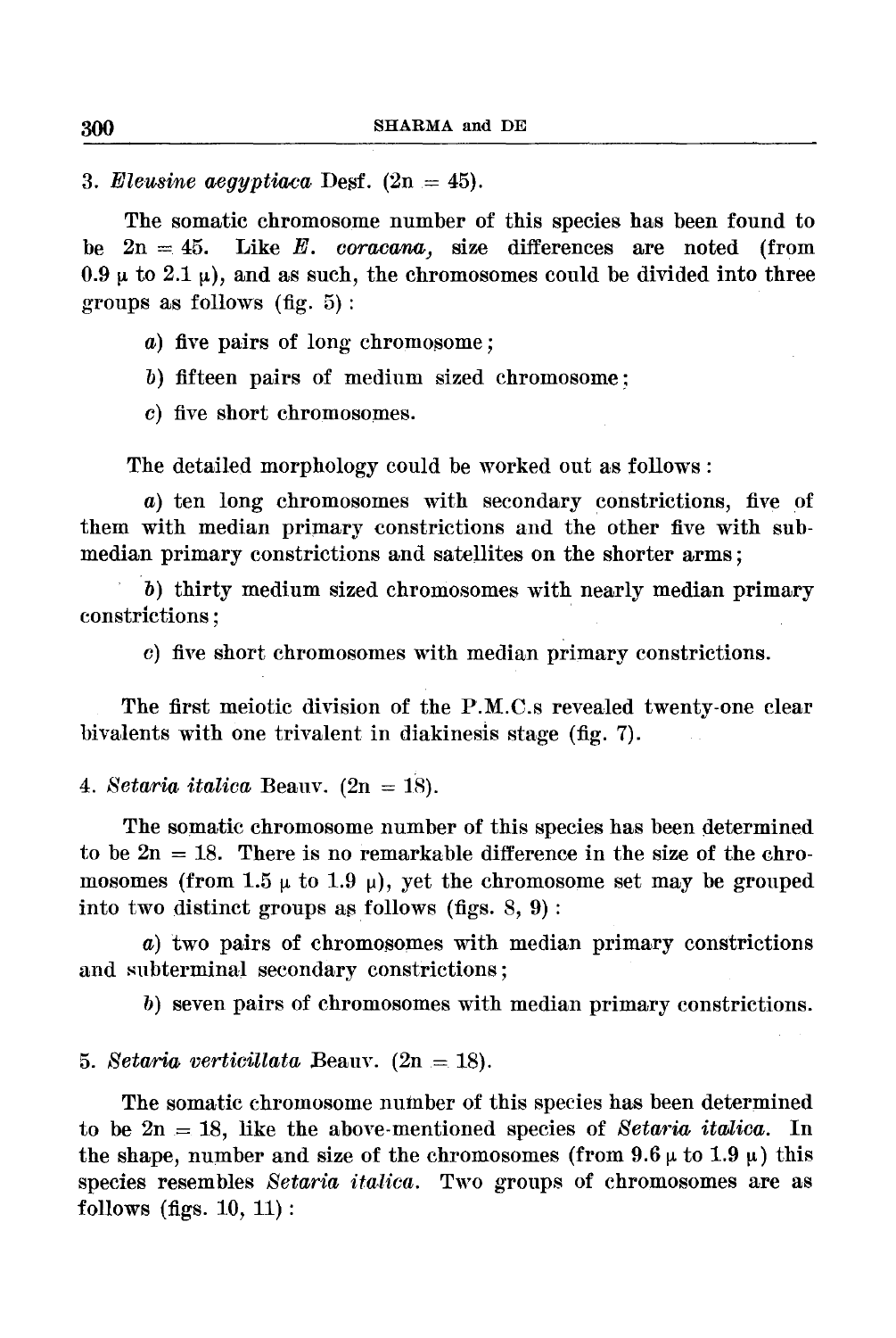$a)$  three pairs of chromosome with median primary constrictions and satellites at the end of one of the arms;

b) six pairs of chromosome with median primary constrictions.

#### G. *Setaria glauca* Hochst. (2n = 36).

The somatic chromosome number of this species has been found to be  $2n = 36$ . Unlike the other two species of *Setaria*, a bit noticeable size difference of the chromosomes has been revealed, size difference being 0.9  $\mu$  to 2.7  $\mu$ . From their detailed karyotype, the following three groups of the chromosome set could be worked out (fig.  $12$ ) :

- a) four pairs of long chromosome ;
- b) twelve pairs of medium sized chromosome;
- e) two pairs of short chromosome.

On the basis of the nature of primary and secondary constrictions, the following karyotype could be worked out (fig. 13) :

a) four pairs of long chromosome with nearly median primary eonstrietions and secondary constrictions at the end of one of the arms ;

b) twelve pairs of medium sized chromosome with median primary constrictions;

 $c)$  two pairs of short chromosome with median primary constrictions.  $\sim$ i.

The first meiotic division of the P.M.C.s showed eighteen dear bivalents at metaphase (fig. 14) in the polar view. Normal disjunction, together with early separation of one bivalent and lagging univalent, was also noted in some of the cases (figs. 15 and 16).

In several of the cases, secondary association of the bivalents in the first meiotic metaphase has been noted. Various sorts of groups could be recorded. The maximum association, i. e., the least number of groupings was found to be seven (fig. 14).  $-2(4) + 2(3) + 1(2) + 2(1)$ . The different types of associations are given below :

a) 1 (4) + 3 (3) + 5 (1)

b) 1 (6) + 1 (3) + 2 (2) + 5 (1)

c)  $2(4) + 2(3) + 1(2) + 2(1)$ 

- d) 1 (4) + 2 (3) + 3 (2) + 2 (1)
- e)  $1(3) + 5(2) + 5(1)$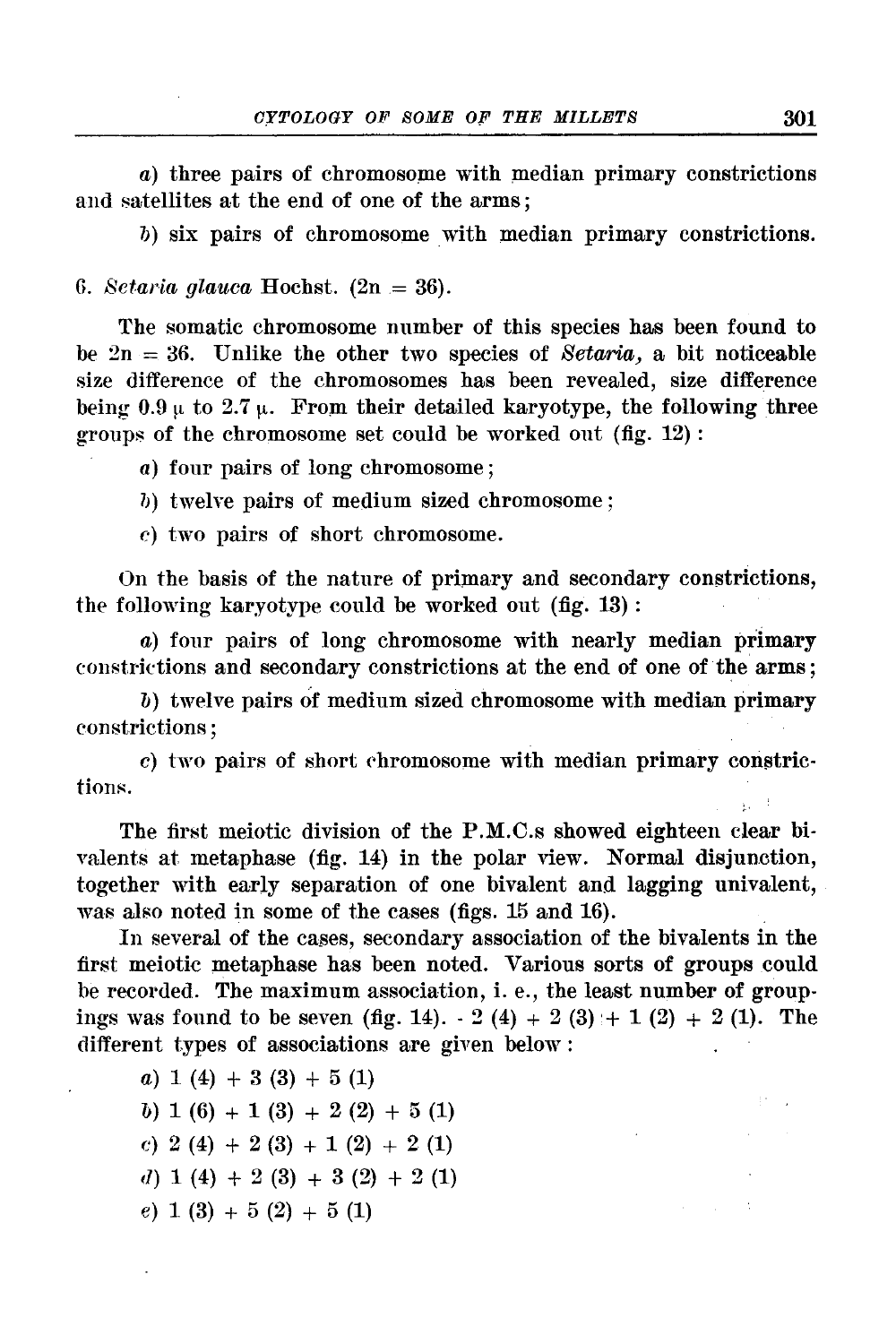7. *Penni8etum typhoideum* Rich. (2n = 14).

The somatic chromosome number has been determined for this species to be  $2n = 14$ . According to size differences of the chromosome set, it can be grouped into two :

- a) six pairs of long chromosome;
- b) one pair of medium sized chromosomes.

The range of size varied from 2.9  $\mu$  to 4.0  $\mu$ .

From an analysis of their detailed karyotype, the somatic chromosomes can be classified into the following morphologically distinguishable types (figs. 17, 18):

- Type  $A A$  pair of long chromosomes with submedian primary constrictions and each having a satellite at the longer arm.
- Type  $B A$  pair of long chromosomes with submedian primary constrictions and each having a secondary constriction placed submedian to the shorter arm.

Type  $C - A$  pair of long chromosomes with submedian primary constrictions each having a satellite to the shorter arm.

- Type  $D A$  pair of long chromosomes with submedian primary constrictions.
- Type  $E Tw$  pairs of long chromosome with median primary constrictions.
- Type  $F A$  pair of short chromosomes with median primary constrictions.

The first meiotic metaphase revealed seven clear bivalents in the polar view (fig. 19). Normal anaphasic separation could be noticed with seven chromosomes in each pole (fig. 20). Together with this normal behaviour, several abnormalities were also noted as follows:

a) only six bivalents instead of seven in diakinesis (fig. 22).

b) eight bivalents in place of seven bivalents in both metaphase and diakinesis (figs. 21, 23, 24):

- c) non-disjunction of one bivalent in side view (fig. 27):
- $d)$  early separation of one bivalent in side view (fig. 26);
- e) anaphase showing one lagging bivalent in side view (fig. 25).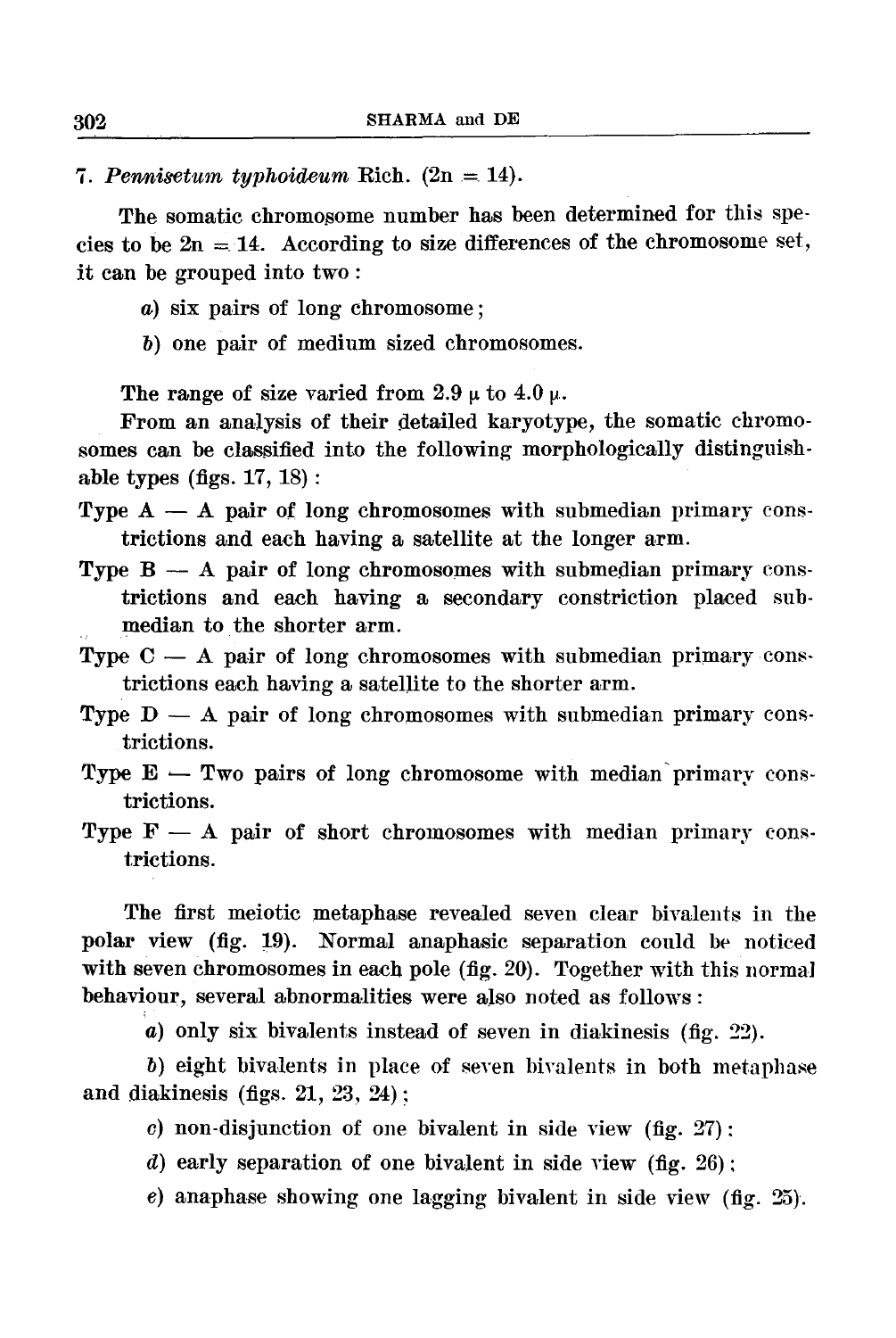#### 8. *Penniseturn orientale* Rich. (2n = 35).

The somatic chromosome number of this species is determined to be  $2n = 35$ . Slight size difference is noted which varies between 1.0  $\mu$  to 1.7  $\mu$ , and the chromosomes are smaller than those of *P. typhoideum.* The chromosome set can be grouped into two categories which are as follows (figs. 28 and 29) :

- a) thirty-five long chromosomes:
- b) five short chromosomes.

Detailed analysis of the karyotype, though could not be brought out, the following morphological types could easily be recognised.

Nine long chromosomes are with submedian primary constrictions and with satellites on the shorter arm. Fifteen long chromosomes are with submedian primary constrictions. Six long chromosomes are with median primary constrictions. Five short chromosomes are with median primary constrictions.

#### DISCUSSION

Genera comprising the members of the millet complex fall under different tribes of the family Gramineae. Of the three genera investigated here, viz., the *Eleusine*, the *Setaria* and the *Pennisetum*, the latter two fall under Paniceae, and the former under Eragrostreae in Hutchinson's system of classification. The two tribes, however, in taxonomic classification, have been assigned positions one after the other. Eragrostreae has been placed following Paniceae.

The chromosome numbers so far reported in species of *Eleusine* are  $2n = 18$ , 36, 45, etc., all being multiples of nine. The cultivated Eleusine, viz., *E. coracana*, commonly known as Ragi, possesses thirtysix chromosomes in the body cells and is regarded as a tetraploid. Krishnaswamy observed thirty-nine chromosomes in a variety viz., var. *tomtssa* of *E. coracana.* The diploid numbers so far noted are all found in wild condition, mostly in different varts of the tropics. The only pentaploid species so far recorded is *E. corn,pres8a* noted by Krishnaswamy. *E. lagopoides* is the tetraploid form found wild in India.

The present work on the three species of *Eleusine* including both cultivated and wild forms corroborates the previous reports of chromosome numbers in *E. indica* and *E. coracana.* The demonstration of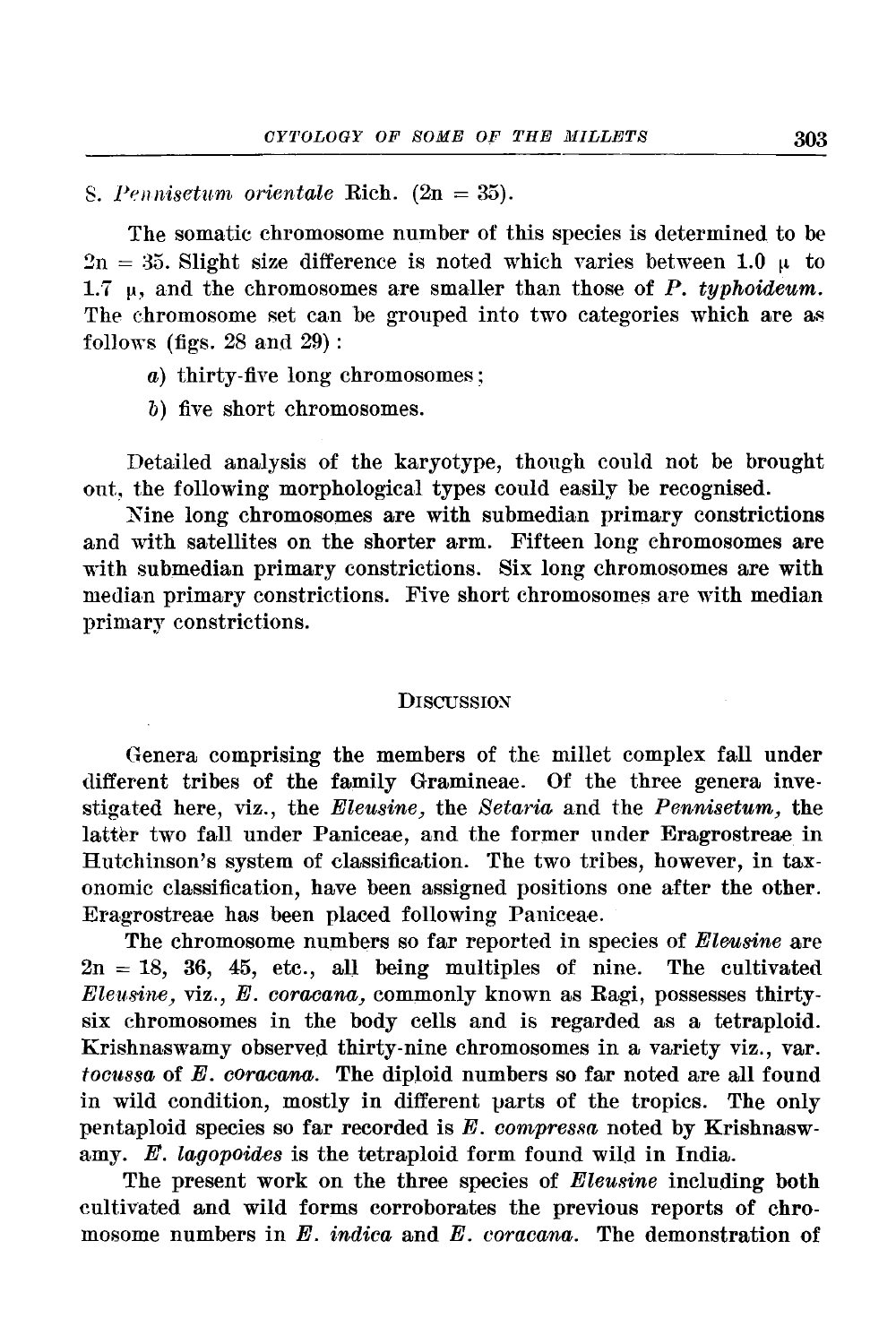forty-five chromosomes in *E. aegyptiaca}* done in this report for the first time, adds another wild species in the list of polyploids so far recorded.

Of the genus *Setaria* of the Paniceae complex, a number of species, both high polyploids and diploids, have been recorded till now. *Setaria italioa}* which is commonly cultivated in India as one of the millets, possesses eighteen chromosomes in the diploid set. This is in contrast to that of *Eleusine}* where the cultivated one is a polyploid. Most of the wild relatives, so far recorded, are either tetra or octoploids. The memhers of the genus grow both in the tropics and temperate regions, some of them being entirely cosmopolitan. The three species investigated here, viz., *S. italica*, *S. verticillata* and *S. glauca* show eighteen, eighteen and thirty-six chromosome numbers in the body cells respectively, corroborating the previous reports.

The genus *Pennisetum*, as far as the records reveal, indicates the presence of both  $X = 7$  and 9 chromosomes in the basic set. The cultivated one, viz., *P. typhoideum*, commonly known as « Bajri », is cultivated in the plain throughout the upper and southern India. This is a diploid one with fourteen chromosomes, triploid forms being reported by Krishnaswamy. All the other cultivated species are either diploids, tetraploids, pentaploids or hexaploids. 1'. *typhoideum}* investigated here, reveals the presence of fourteen chromosomes as reported previously. In *P. orientale}* thirty-five chromosomes have been reported in the present work, thirty-six being reported by Avdulov in 1928. A variety, viz., *P. orientale*, var. *triftorum* shows forty-five chromosomes according to Krishnaswamy.

From a glance into the chromosome numbers so far reported in different wild and cultivated species of these genera, as well as taking into consideration the present observation, the role of polyploidy in the differentiation of the forms is obvious. In certain cases, it may be noted that the cultivated ones are diploid, while in others, they are polyploids. In cases where the cultivated types are polyploids, it is possible that they are the possible descendants of the wild diploid progenitors. Such types are best exemplified in case of *E. coracana*. The chromosome number in this species is thirty-six, whereas the wild species show both eighteen and forty-five chromosomes. The data uptil now recorded indicate that eighteen chromosomes of *E. indica* represent the normal diploid stage. The thirty-six chromosomes of *E. coracana* as reported by Krishnaswamy indicate the presence of groupings of bivalents in meiotic metaphase. The frequency chart presented by him shows a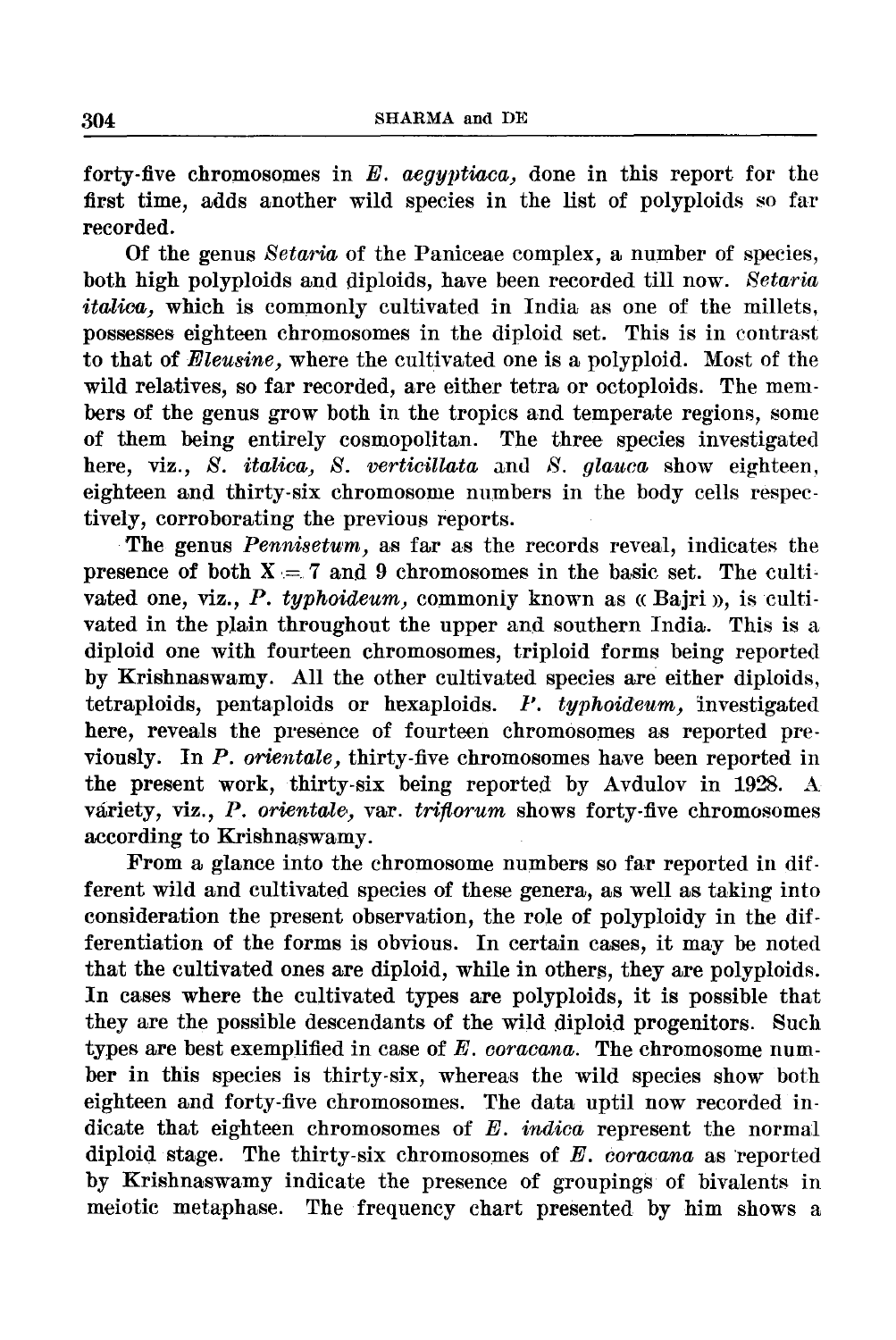maximum of nine groups. If the theory of secondary association as a means of deriving the basic number of species is assumed to be correct, nine should be considered as the original haploid complement in the genus, at the same time indicating the secondary polyploid nature of *E. cot·aoana.* 

Another polyploid species, *E. aegyptiaca* with forty-five chromosomes, reported in the present paper, shows regular bivalent formation during meiosis. Occasional trivalents too are not of infrequent occurrence. The formation of bivalents during meiosis precludes the possibility of the species being an autopolyploid.

Taking all these facts into consideration, it seems quite likely that evolution within the genus *Eleusine* is mainly limited by allopolyploidy. From the diploid types growing wild, it may be assumed that through random interspecific crosses supplemented by polyploidy, species like *E. aegyptica* have evolved. As far as *E. coracana* is concerned, no doubt the intermixture of genomes as well as the duplication of satellites are involved in their evolution. It is not possible at the present state of our knowledge to state which of these phenomena preceeded the other, and which of these have taken place during cultivation. However, continued cultivation and judicial selection of this species have helped in their stabilization.

The role of polyploidy in evolution within the genus *Setaria* is also obvious. The cultivated one is a diploid type, whereas the wild species, viz., *S. glauoa* is polyploid. A number of diploid as well as polyploid species are also on record in the works of different workers. It is an interesting fact that most of the cultivated species are diploids. The species *S. verticillata* received from Portugal too shows  $2n = 18$  forms. It is, therefore, definite that cultivated types like *S. italica* are derived from some wild diploids not yet thoroughly known.

The origin of high polyploid species like *S. glauca* with  $2n = 36$ chromosomes also indicate the role of allopolyploidy in its evolution. This is an assumption based on the occurrence of groupings of bivalents of the first meiotic metaphase stages in several of the P.M.C.s. In most cases they are aggregated into nine groups of bivalents. This no doubt shows that the origin from these forms involves interspecific crosses between species, having nine as the basic set of chromosomes. Nine may, -'therefore, be confidently claimed as representing the basic set from which different species have been derived in evolution. The presence of univalents too support this hybrid origin.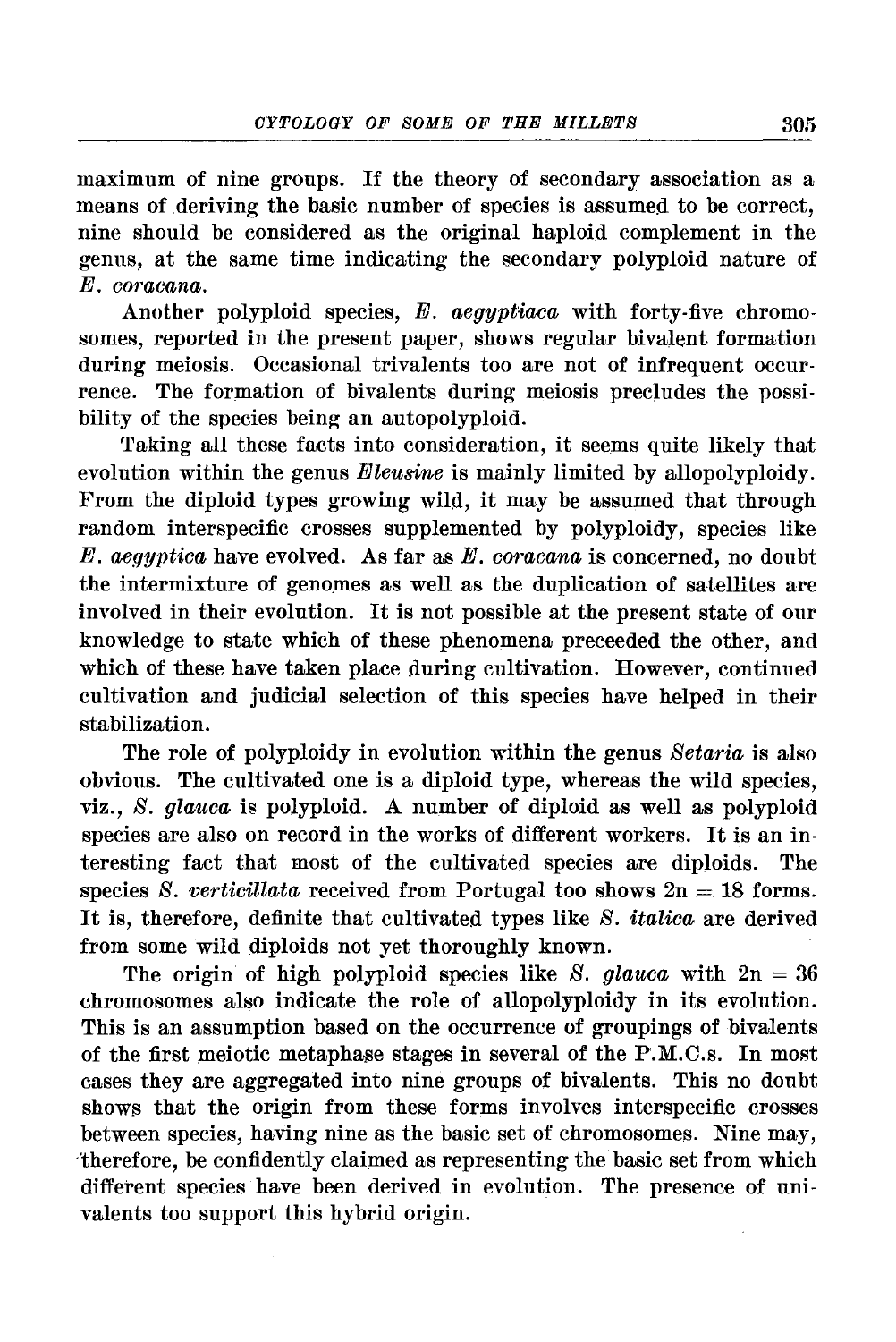As far as the genus *Pennisetum* is concerned, the cultivated species is a diploid with  $2n = 14$  chromosomes and wild species, such as P. orientale, has been recorded with thirty-five chromosomes in the somatic set. In this case the role of polyploidy even within the cultivated type is evident in the occurrence of twenty-one chromosomes in one of the forms of *P. typhoideum.* The number thirty-five recorded in the present investigation in *P. orientale* also suggests its origin from types with seven chromosomes. It is interesting to note that Krishnaswamy reports a variety of *P. typhoideum* with forty-five chromosomes. It, therefore, seems quite likely that the polyploid types showing chromosome number as multiples of nine are the derivatives from the species having seven in basic set.

The karyotype analysis so far performed in the different genera as well as their constituent species show marked similarity in their morphology between the members of the same genus. This is quite likely if one assumes a homogeneous line of evolution within each individual genus. The resemblances in chromosome morphology between different genera are, however, not so striking as to indicate the affinities of one with the other.

## lNTEJRPRETATION OF THE MEIOTIC IRREGULARITIES NOTED IN *P. typhoideum*

It is apparent from the text that in addition to non-disjunction and lagging of chromosomes, a number of  $P.M.C.s.$  have been noted in  $P$ . *typhoideum* with twelve or sixteen chromosomes in the pollen mother cells. As the somatic cells show perfect regular behaviour, it is quite likely that the occurrence of such abnormal P.M.C.s are the result of irregularity in chromosome behaviour involving non-disjunction of chromatids at the pre-meiotic stage, as noted in case of *Datura* by BHADURI and SHARMA (1946). Such premeiotic irregularities can easily be visualized to give rise to P.M.O.s with sixteen, fourteen and such other irregular numbers of chromosomes. If these cells can form viable gametes their importance in evolution is immense and the occurrence of trisomic and tetrasomic are then expected in nature. The occurrence of species with chromosome numbers as multiples of nine may also be assumed to have originated through such processes operating in species having chromosome number as multiples of seven. A thorough research in this direction is highly desirable.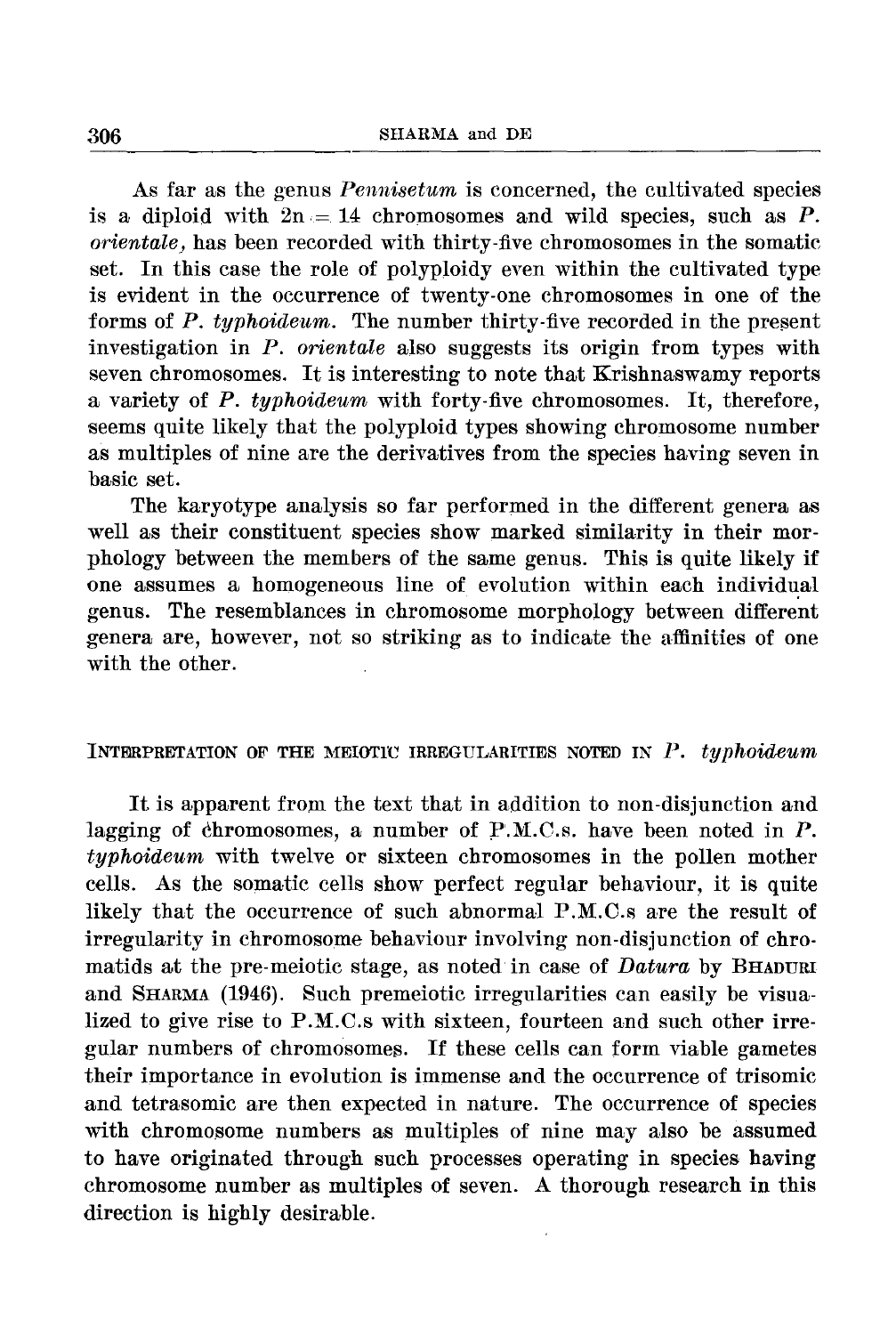#### **SUMMARY**

1. A cytological investigation of the somatic chromosomes of eight different species of Gramineae, including the common millets and the related species has been carried out. The following are the names of the species investigated :

- 1. *Eleusine indica* Gaertn.  $(2n = 18)$ ,
- 2. *Eleusine coracana* Gaertn. (2n = 36),
- 3. *Eleusine aegyptiaca* Desf.  $(2n = 45)$ ,
- 4. *Setaria italica* Beauv. (2n = 18),
- 5. *Setaria verticillata* Beauv. (2n = 18),
- 6. *Setaria glauca* Hochst. (2n = 36),
- 7. Pennisetum typhoideum Rich.  $(2n = 14)$ ,
- 8. *Pennisetum orientale* Rich. (2n = 35).

Somatic chromosome of these have been worked out in details, and meiosis hase been studied in *E. aegyptiaca} S. glauca}* and *P. typhoideum.* 

2. The species of *Eleusine* and *Setaria* show the chromosome numbers as multiples of nine  $(x = 9)$ . The species of *Pennisetum* reveal their basic number as seven  $(x = 7)$ . Meiotic irregularities have been found to be common in *S. glauca* and *P. typhoideum*, secondary association being noted in the former species.

3. Taking into account the previous data on the cytology of the species as well as the data of the present investigation, each genus is supposed to represent a homogenous line of evolution.

4. The role of polyploidy in speciation in each of the genera is discussed. Cultivated as well as wild types have been assumed to have originated through allopolyploidy.

5. The resemblances in chromosome morphology between different genera are, however, not so striking as to indicate the affinities of one with the other.

6. The implications of meiotic irregularities noted in *P. typhoideum*  are discussed.